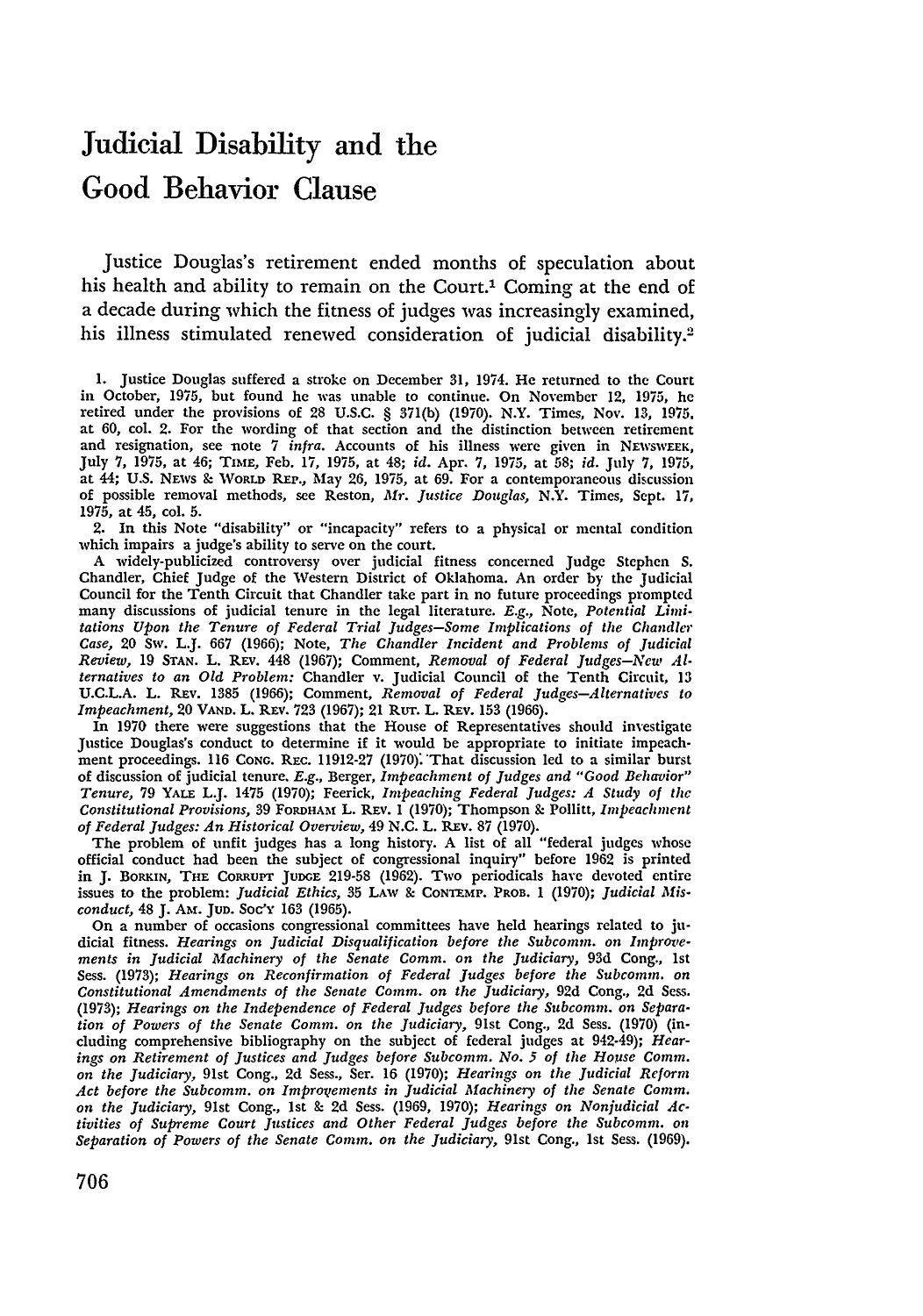Numerous remedies have been suggested.3 Two examples of such proposals in the present Congress are S. 1110 and H.R. 10439.<sup>4</sup> S. 1110 would establish a Council on Judicial Tenure composed of judges in regular active service. The proposed Council would receive complaints about judges, conduct investigations, and report to the Judicial Conference of the United States. If a report recommended removal, the Council would present the evidence to a committee of the Conference. The Conference, or its committee, would have the power to order the censure, removal, or involuntary retirement of any judge or Justice of the United States.

The proposed legislation is premised on the theory that the Constitution, and in particular the good behavior clause, $5$  permits the removal of disabled judges.6 This Note focuses on the good behavior clause and argues that the Constitution does not allow the removal

4. *S.* **1110,** 94th Cong., 1st Sess. (1975), is printed at 121 **CONC.** REc. S3407 (daily ed. Mar. *7,* 1975). Hearings were held in February, 1976, before the Subcommittee on Improvements in Judicial Machinery of the Senate Judiciary Committee. 1 **CCH CONG. INDEX 94TH CONG. at 2514 (Mar. 17, 1976).** 

H.R. 10439, 94th Cong., 1st Sess. (1975) is printed at 121 **CONG.** RE c. **H5669** (daily **ed.** Oct. 30, 1975). H.R. 10439, which is considerably less detailed than the Senate bill, would authorize the Chief Justice to select a three-judge panel to investigate the **be**havior of any **judge** or Justice. If the panel determined the behavior was "not good," the judge or Justice would cease to hold office. The bill's sponsor suggested that evaluation of behavior should include physical capacity and attentiveness to duty. *Id.* (Rep. Findley). No hearings have been held on the House bill.

**5.** U.S. CONST. art. III, § 1.

**6.** Raoul Berger is the most recent scholar to advocate this position. His argument consists of two basic points: **(1)** impeachment is not the exclusive removal mechanism for judges and (2) disabled judges are incapable of good behavior and may therefore be removed. That argument first appeared in Berger, *supra* note 2. It was published in a slightly modified form in R. **BERGER, IMPEACHMENT: THE** CONsTrrTIONAL **PROBLEMS 91,** 122-92 (1973), and advanced in support of **S. 1110** in Statement of Raoul Berger submitted to the Subcomm. on Improvements in Judicial Machinery of the Senate Comm. on the Judiciary, 94th Cong., 2d Sess. (Feb. **26,** 1976) (on file with *Yale Law Journal).*

As Berger acknowledged, the argument did not originate with him. Professor Burke Shartel was the first to support the position with extensive research. Shartel, *Federal Judges-Appointment, Supervision, and Removal-Some Possibilities under the Constitution,* **28** Micr. L. **REv.** 870 (1930) [hereinafter cited as *Federal Judges];* Shartel, *Retirement and Removal of Judges,* 20 **J. Am.** Jun. *Soc'y* 133 (1936). The same proposal in less detailed form was made in **A. SiMPsoN,** A TREATIsE **ON FEDERAL IMPEACHMENTS 74-75 (1916).** Critics of Shartel include Kurland, *The Constitution and the Tenure of Federal Judges: Some Notes from History,* **36 U. CHm.** L. REv. **665 (1969);** Otis, *A Proposed Tribunal: Is It Constitutional?* **7 U. KAN. Crry** L. REv. **3 (1938);** Ziskind, *Judicial Tenure in the American Constitution: English and American Precedents,* **1969 S. CT.** REV. 135.

<sup>3.</sup> The most varied proposals have been made in the states. A comparative study of five states is W. BRAITHWAITE, WHO JUDGES THE JUDGES? (1971). The removal provisions for each state are listed in Gasperini, Anderson **&** McGinley, *Judicial Removal in New York: A New Look,* 40 FoRDHAM L. REv. **1,** 37-40 (1971). Other discussions of state removal provisions include Hall, *Judicial Removal for Off-Bench Behavior: Why?,* 21 **J.** Pun. LAW **127** (1972); Note, *Remedies for Judicial Misconduct and Disability: Removal and Discipline of Judges,* 41 N.Y.U. L. REv. 149 (1966).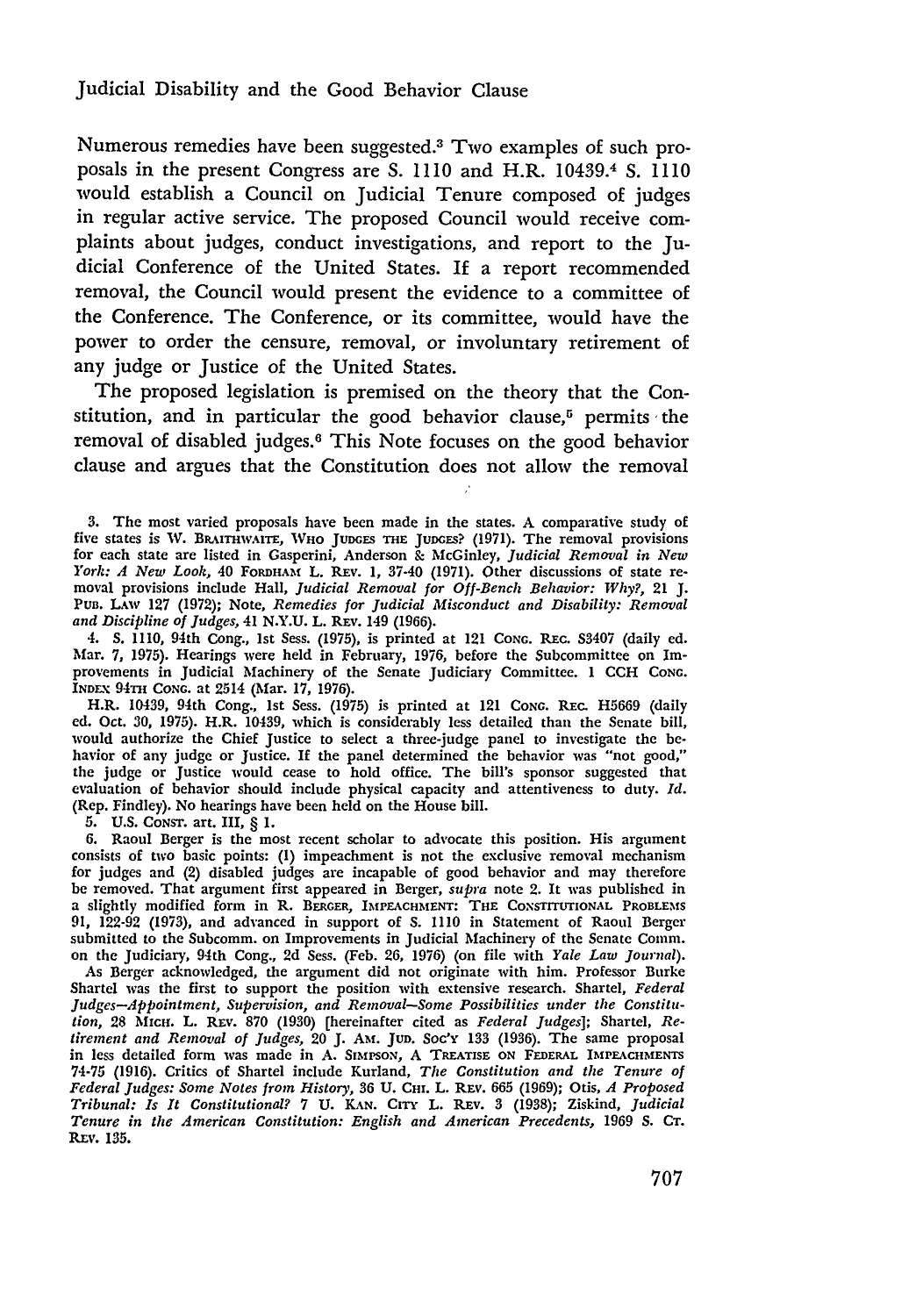of Justices or judges for disability and that no provision should be made for the replacement of a disabled Supreme Court Justice.<sup>7</sup>

# I. Removal for Disability under the Constitution

The tenure of all federal judges is established **by** the good behavior clause of Article III, **§ 1** of the Constitution:

The Judges, both of the supreme and inferior Courts, shall hold their office during good Behaviour and shall at stated Times receive for their Service a Compensation which shall not be diminished during their Continuance in office.

Supporters of proposals such as **S.** 1110 contend that a judge who is disabled is not behaving well and may therefore be removed. Whether a disabled judge may be removed depends, of course, upon the meaning of holding office "during good Behaviour." Because the Framers took that phrase directly from English law, its meaning in England provides important evidence of its meaning in the Constitution.

## *A. The English History*

Before 1701 the tenure of English judges was fixed by the Crown. Each judge was appointed by individual letters patent in which the king defined the tenure of the office. Although some judges were appointed "during good behaviour," the more common tenure was during the king's pleasure: those judges could be removed whenever the king desired.8 In 1701, however, Parliament broke with that tradition and passed the Act of Settlement which regularized judicial

**7.** A judge is *removed* when he is deprived of office; there are no provisions in current federal statutes for removal of judges. A judge is *replaced* when his disability leads to the appointment of an additional judge to sit on the same court.

Statutory provisions for resignation, retirement, and replacement of federal judges are included in 28 U.S.C. § 372 (1970). Subsection (a) permits the retirement of a judge or Justice who has become "permanently disabled from performing his duties **.... "** Any judge wishing to retire under that provision must furnish two certificates of disability to the President: one from the retiree and one from the Chief Justice or the chief judge as specified. Subsection (b) permits the President to appoint an additional judge when a judge found to be disabled does not retire. There is no provision for replacement of a Justice of the Supreme Court.

The Judicial Code distinguishes *resignation* from *retirement.* A judge or Justice who resigns severs all connection with the court; he ceases to hold his office. After resignation he continues to receive the salary he was paid at the time he resigned. 28 U.S.C. § 371(a) (1970). A judge or Justice who retires continues to hold his office and may accept assignments on various courts. He receives the salary for the office which he holds. 28 U.S.C. §§ 294, 371(b) (1970).

**8.** H. CECmL, **TIPPING THE** ScALEs 25-27 (1964); McIlwain, *The Tenure of English Judges, 7 AM. POL. Sci. REv. 217, 219-21 (1913).*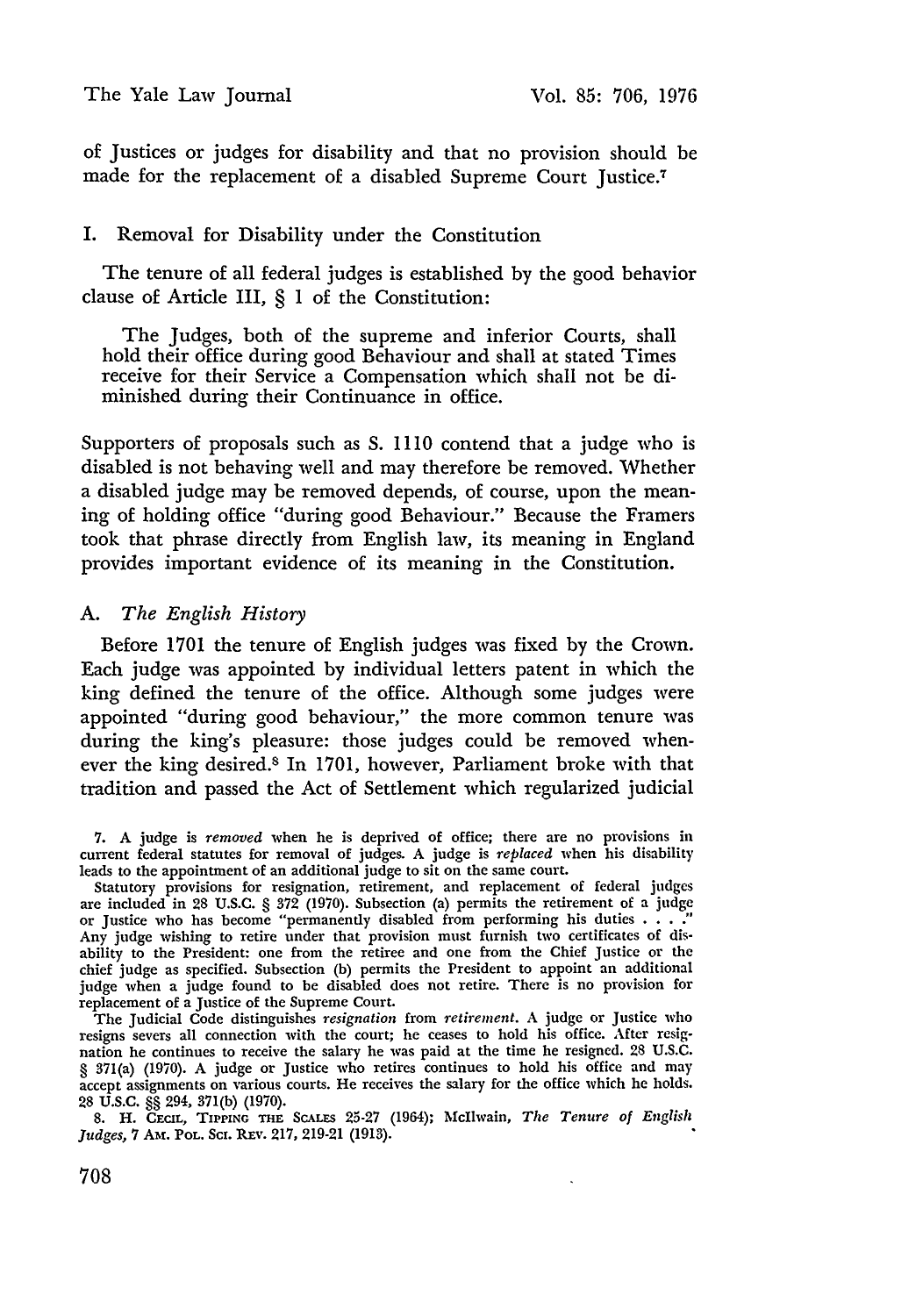tenure by providing that in the future judges' commissions would "be made Quam diu se bene Gesserint [during good behavior], and their Salaries ascertained and established; but upon the address of both houses of parliament it may be lawful to remove them."9

Even before the exact meaning of "during good behavior" is defined, it is apparent that the Act of Settlement was fundamentally a restriction on the Crown's power to remove judges. All that remained was the power to remove after receiving an address from both houses of Parliament. In effect, judges were made independent of the Crown since they no longer had to depend upon royal approval for their tenure.<sup>10</sup>

Further understanding of the Act of Settlement depends upon the meaning of "good behavior" both before and after the passage of the Act. The meaning of the term was at issue whenever there was a challenge to the right to continue holding an office with good behavior tenure. At common law the mechanism used to test the conditions of any patent was the writ of *scire facias.1* That writ, however, was merely a mechanism for determining whether the officeholder was fulfilling the substantive conditions of tenure, conditions which came not from the writ but from the terms of the patent itself (for example, tenure during good behavior). There are few challenges to good behavior tenure in the reported English cases.12 No judge was ever removed by the writ. Nevertheless, the cases do show that disability alone was never held to be cause for forfeiture of an office with good behavior tenure.

The fullest discussion of the protections afforded by good behavior tenure before the Act of Settlement occurred in *Harcourt v. Fox.1 3*

**11. J.** CHiTrY, **A** TREATISE **ON** THE LAW OF **THE** PREROGATIVES OF THE CROWN; **AND** THE RELATIVE **DUTIES** AND RIGHTS OF THE SUBJECr **82-87, 330-31** (1820); **C.** SWEET, A DIC-TIONARY OF **ENGLISH** LAW **738 (1882).**

12. A collection of *scire facias* cases, none of which involves good behavior tenure, is reported at 2 Dyer **197b-198b, 73** Eng. Rep. **435-38** (K.B. **1561).** Shartel conceded that the English *scire facias* cases provided no evidence to support the conclusion that disability was a cause for removal from offices held during good behavior. *Federal Judges, supra* note 6, at **899-900.**

**13. 1** Show. **506, 89** Eng. Rep. **720** (K.B. **1693),** *affd,* Show. **P.C. 158, 1** Eng. Rep. **107** (H.L. 1693). Arguments of counsel are reported in **1** Show. at 426, **89** Eng. Rep. at **680 (K.B. 1692).**

<sup>9.</sup> Act of Settlement 1701, 12 **&** 13 Will. 3, c. 2. An address is a formal communication of opinion sent to the Crown after being approved by both houses of Parliament. For the form of an address, see **E.** MAY, THE LAW, PRIVILEGES, PROCEEDINGS **AND** USAGE OF PARLL4,MENT 828-33 **(E.** Fellowes **&** T. Cocks eds. 16th **ed.** 1957).

<sup>10.</sup> H. CECIL, *supra* note 8, at 67-89; W. GWYN, THE MEANING OF THE SEPARATION OF PowERS 7 (Tulane Studies in Political Science vol. IX, 1965); 1 **A.** TODD, ON PAR-LIAMENTARY GOVERNMENT IN ENGLAND 571 (2d **ed.** 1887); **M.** VILE, CONSTITUTIONALISM **AND** THE SEPARATION OF PoWERs 29-32 (1967); Holdsworth, *The Constitutional Position of the Judges,* 48 L.Q. REv. **25, 29 (1932).**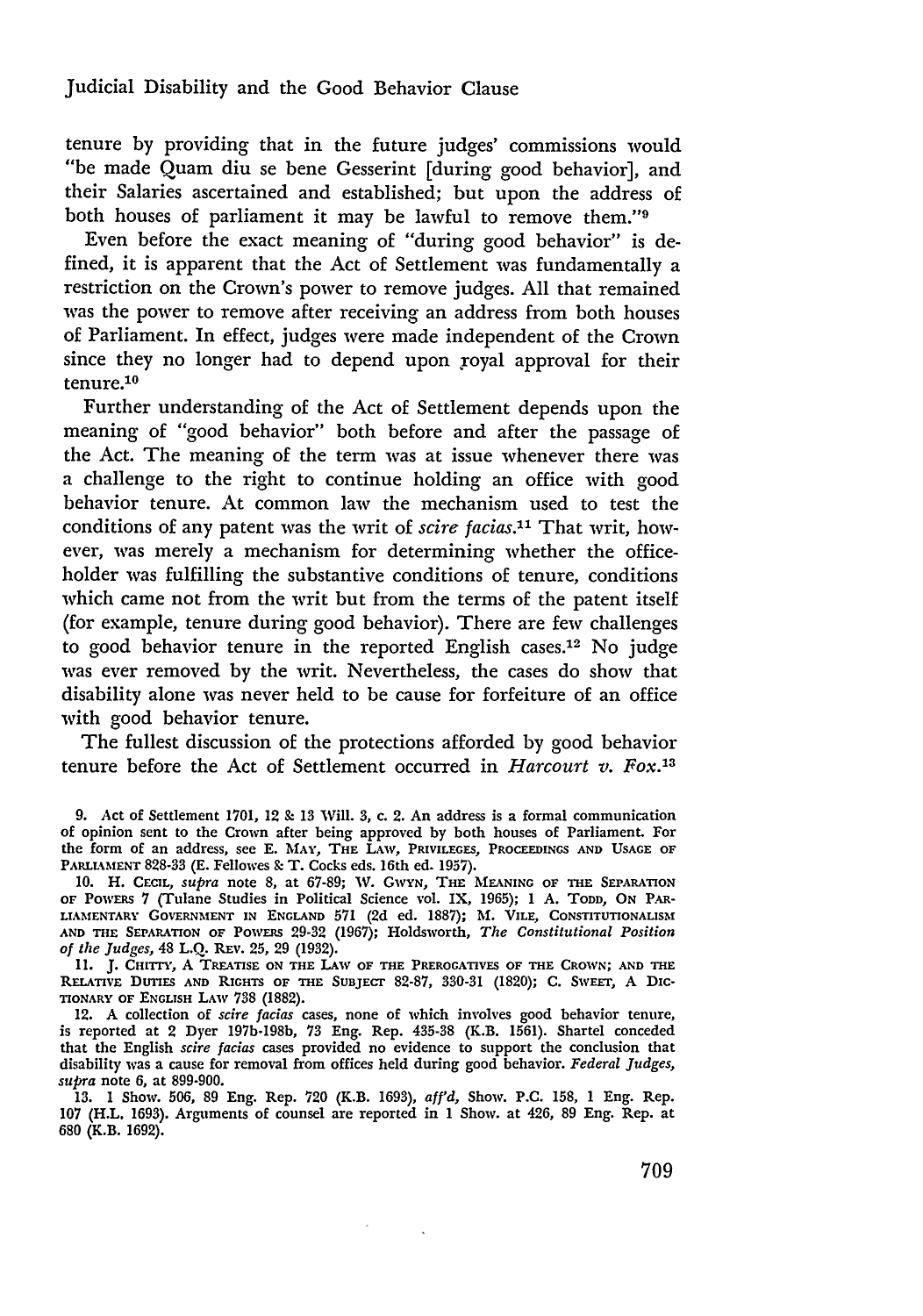The case involved conflicting claims to the office of clerk of the peace. The first appointee, Harcourt, sued a later appointee, Fox, for money (fees) had and received. Before Fox was appointed, a statute had made the office one held "for so long a time only as such Clerk of the Peace shall well demean himself in his said office."<sup>14</sup> The statute further provided for the removal of the clerk for "misdemeanor."'15 Since Harcourt had not "misdemeaned himself," the court decided he was entitled to the fees. In argument before the court, the attorney general equated the clerk's tenure with good behavior tenure. The clerk held office *"quamdiu se bene gesserit,"* the attorney general explained, "that is, during life, unless he forfeits it by misdemeanour . . . .<sup>"16</sup> Chief Justice Holt echoed that explanation and stated the tenure was "determinable only upon misbehaviour."<sup>17</sup> The ready substitution of "misbehaviour" for "misdemeanour" suggests that the speakers considered the terms synonymous. At common law a "misdemeanor" was a criminal act.<sup>18</sup> And not even the most expansive interpretation of criminal acts would include disability. Whatever the scope of common law crimes,<sup>19</sup> forfeiture of a good behavior office required something more than disability.

Cases decided after the Act of Settlement provide no fuller definition of the meaning of good behavior tenure. The evidence which is available, however, is entirely consistent with earlier statements that more than disability was required for removal. *R. v. Corporation of Wells20* was a case involving a request for a writ of mandamus to order the corporation to restore John Burland to the office of recorder, which he held during good behavior. Burland was accused of "repeated non-attendance" at both regular and special sessions of the corporation. Lord Mansfield described the reasons for which good behavior tenure could be forfeited: "Indeed, a general neglect, or refusal to attend the duty of such an office, is a reason of forfeiture: a determined neglect, a wilful refusal."<sup>21</sup> Later he approved the statement "that the bare being absent, is not a cause of forfeiture."<sup>22</sup>

- 14. **1** W. *&* M., c. 21, **§ 5 (1688).**
- **15.** *Id.* **§ 6.**
- 16. 1 Show. at 556, 89 Eng. Rep. at 750.
- 17. *Id.* at 536, 89 Eng. Rep. at 734.
- 18. C. SWEET, supra note 11, at 530-31; 4 W. **BLACESTONE, COMMENTARIES \*5.**

19. To be sure, the common law did not define criminal conduct as specifically as do modern statutes. See, e.g., 8 W. HOLDSWORTH, A HisTORY **OF ENGLISH** LAW 302-05 **(2d** ed. 1937). However, that does not detract from the point that some form of misconduct was required for removal from a good behavior office.

- 20. 4 Burr. 1999, 98 Eng. Rep. 41 (K.B. 1767).
- 21. *Id.* at 2004, 98 Eng. Rep. at 44.
- 22. *Id.* at 2005, 98 Eng. Rep. at 45.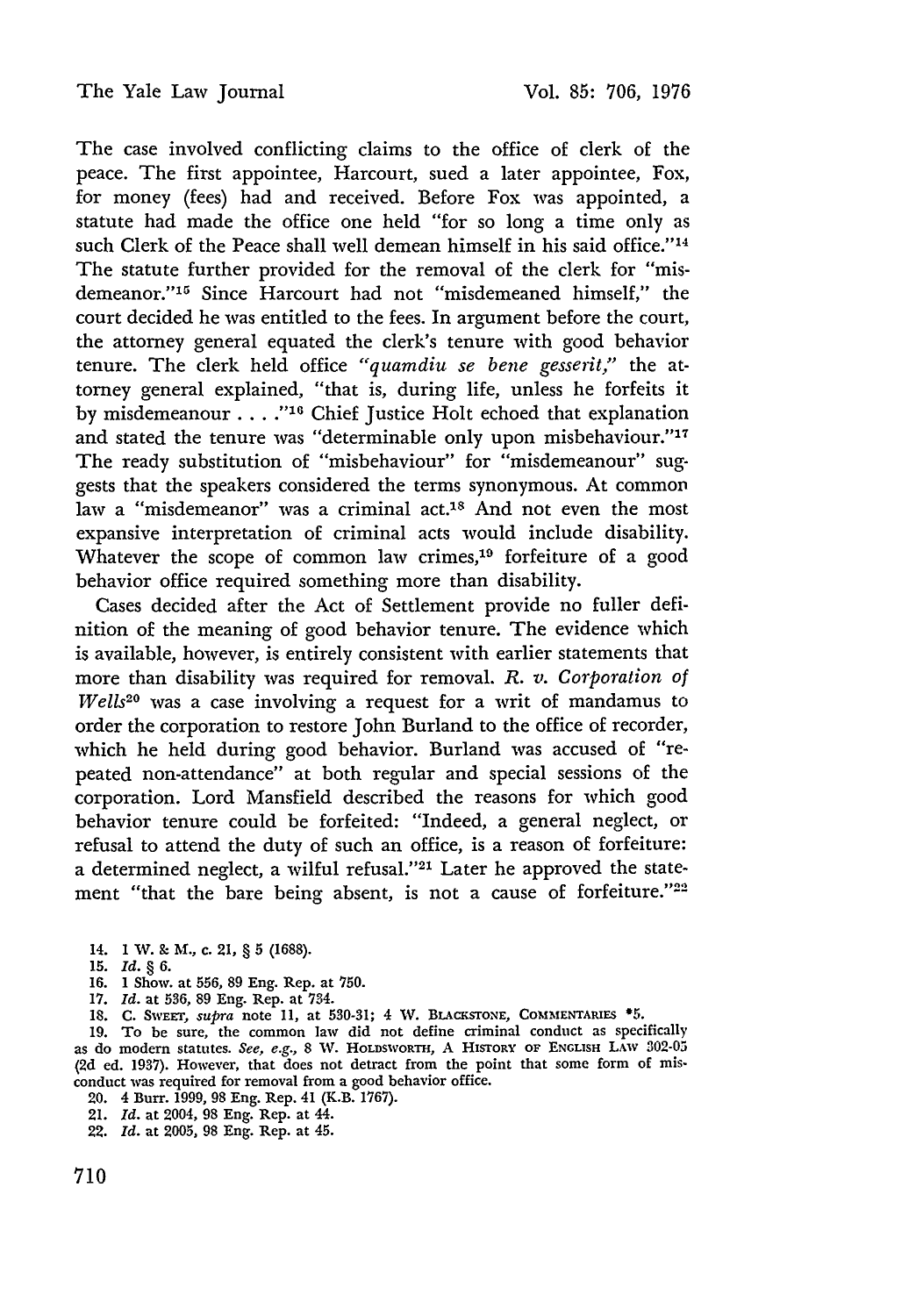Judicial Disability and the Good Behavior Clause

If "bare" absence was insufficient for removal, so must have been "bare" disability.

In the same case Lord Mansfield rejected as too broad a statement made by Coke in his *Commentaries on Littleton.* Coke had written that "non-user of publique offices which concern the administration of justice, or the common wealth, is of it selfe a cause of forfeiture."<sup>23</sup> Although Coke was not writing about judicial officers with good behavior tenure, his statement has been interpreted as support for the contention that judges are removable for disability.<sup>24</sup> But the phrase "non-user" was a technical term associated with real property,25 and Coke's use of such a term without qualification indicates that the words retained their established meaning in this novel context. That meaning is consistent with Lord Mansfield's holding that more than absence was required. The standard English treatise on easements explained that "a mere intermittance of the user, or a slight alteration in the mode of enjoyment, when unaccompanied by any intention to renounce the acquisition of a right, does not amount to an abandonment."<sup>26</sup>

Lord Mansfield explained that it was incorrect to read Coke's statement as requiring no more than absence for forfeiture:

And some have gone so far as to hold, that an office concerning the administration of justice or the commonwealth, shall be forfeited for a bare non-user, whether any special damage be occasioned thereby or not. But this opinion doth not appeal to be warranted by any resolution in point; and the authorities which are cited to maintain it, do not seem to come up to it.27

Furthermore, Coke himself described forfeiture as resulting from doing "a thing against or without law or custome **.... 2s** He also wrote that when an "officer relinquisheth his office, and *refuseth* to attend, he loseth his office, fee, profit, and all."<sup>29</sup> Understood in context,

24. *See* R. **BERGER,** *supra* note **6,** at **160-63.**

**26. C. GALE &** T. **WHATLEY, A TREATISE ON THE** LAW **OF EASEMENTS 276 (E.** Hammond **ed.** 1840); *accord,* **C.** SwsaT, *supra* note *11,* at **539.**

**27.** 4 Burr. at 2004, **98** Eng. Rep. at 44. Lord Mansfield's statement seems to suggest, however, that forfeiture could follow if some definite harm were caused **by** the official's absence.

**28.** COKE **ON** LrrrLETON 59a.

**29.** *Id.* **233b** (emphasis added).

<sup>23.</sup> COKE ON LITTLETON 233a.

**<sup>25.</sup>** Coke's use of a real property term was entirely consistent with the early English view that all offices were property. *See* W. **CRUIsE, DIGEST OF THE** LAws **OF ENGLAND RESPECING** REAL **PROPERTY** 93 (4th ed. 1835); J. **JOLIFFE, THE CONsnTIUONAL HISTORY OF MEDIEVAL ENGLAND** 204-06, **485-87** (4th ed. **1967); D. KEiR,** THE **CONSTITUTIONAL HISTORY OF MODERN BRITAIN** SINCE 1485 (9th ed. **1969).**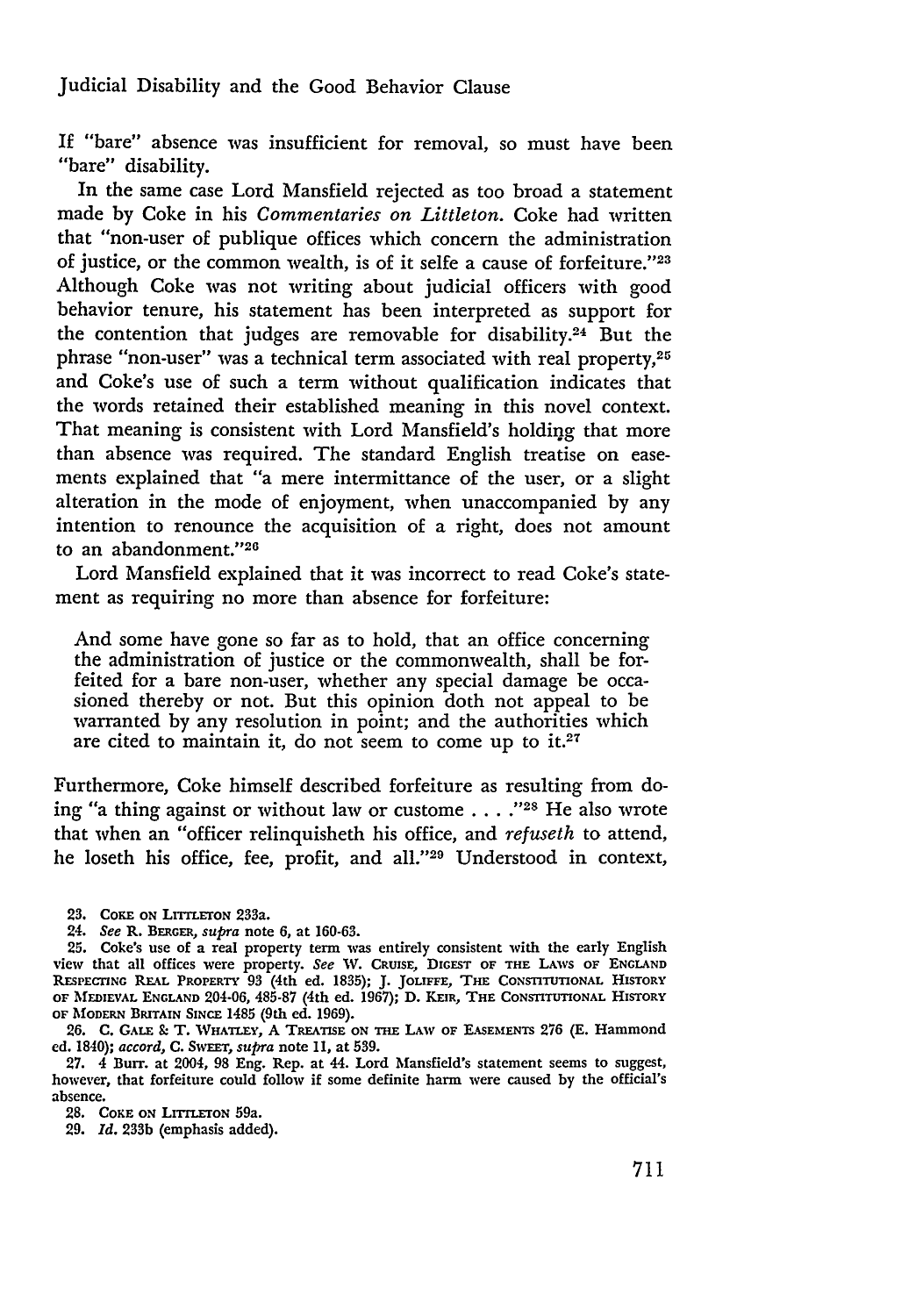then, Coke's statement that forfeiture would lie for "non-user" supports the view that more than disability was required for removal.

Proponents of removal for disability argue that the writ of *scire facias* provides a mechanism for removing federal judges in the United States.<sup>30</sup> The historical evidence shows this argument to be a questionable one.3' More importantly, the emphasis on the availability of *scire facias* obscures the true issue-the meaning of good behavior tenure as a substantive protection of office. Regardless of the mechanism of removal, the early English cases appear to have protected good behavior officeholders from removal for disability. And as the next section of this Note demonstrates, the contemporary understanding of the good behavior tenure clause when it was incorporated into the Constitution makes clear that federal judges are so protected.

# B. *The American Understanding*

Nothing in the colonial period indicates a departure from the English understanding of the protection for officeholders afforded by good behavior tenure. In fact, the colonial experience mirrors English developments. Early colonial judges were appointed to serve

Both Thomas Jefferson and Alexander Hamilton were familiar with the writ of *scire facias* through their law practices. THE **COMMONPLACE** BOOK **OF THOMAS JEFFERSON** 80 n.215 (G. Chinard ed. 1926); **THE** LAW PRACTICE OF ALEXANDER **HAMILTON** *72,* 101-03, 162, 180 (J. Goebel ed. 1964). Even so, both men thought impeachment was the only means of removing a judge with good behavior tenure. *See* Letter from Thomas Jefferson to George Wythe (July, 1776), *reprinted in* 2 **THE** WRITINGS **OF THOMAS JEFFERSON** 59-60 (P. Ford ed. 1893); Letter from Thomas Jefferson to James Pleasants (Dec. 26, 1821), *reprinted in* 10 *id.* at 198-99 (1899); THE COMPLETE **JEFFERsON** 1173 **(S.** Padover **ed.** 1943); 7 THE WRITINGS OF **THOMAS JEFFERSON** 192 (H. Washington ed. 1854); **THE FEDERALIST** No. **79,** at 474 (C. Rossiter ed. 1961) (Hamilton).

Members of the First Congress agreed that judges with good behavior tenure could only be removed by impeachment. *See, e.g.,* **I ANNALS** OF **CONGRESS** 389, 569 (Madison), 390-91 (Boudinot), 484 (White) (1789) (running head: "Gales **&** Seaton's History of Debates in Congress"). Similar views were held by Thomas Paine. In a pamphlet written in 1805 urging reform of the Constitution, he was critical of the Constitution for releasing judges "from all responsibility, except for impeachment." 10 THE LIFE ANI WORKS OF THOMAS **PAINE** 267 (W. Van der Weyde ed. 1925).

For additional evidence that impeachment was thought to be the sole mechanism for removal, see note **53** *infra.*

<sup>30.</sup> R. **BERGER,** *supra* note 6, at 127-33.

<sup>31.</sup> There is extensive evidence that at the time the Constitution was adopted impeachment was thought to be the exclusive mechanism for removing officers with good behavior tenure; this was true even though the writ of *scire facias* was used in the colonies. **JOURNAL OF THE COURTS OF COMMON RIGHT AND** CHANCERY **OF** EAST NEW JERSEY, 1683-1702, at 57 *passim* (P. Edsall ed. 1937). Blackstone's discussion of the use of the writ to repeal a patent, 3 W. BLACKSTONE, COMMENTARIES \*260-61, would also have been known to the colonists.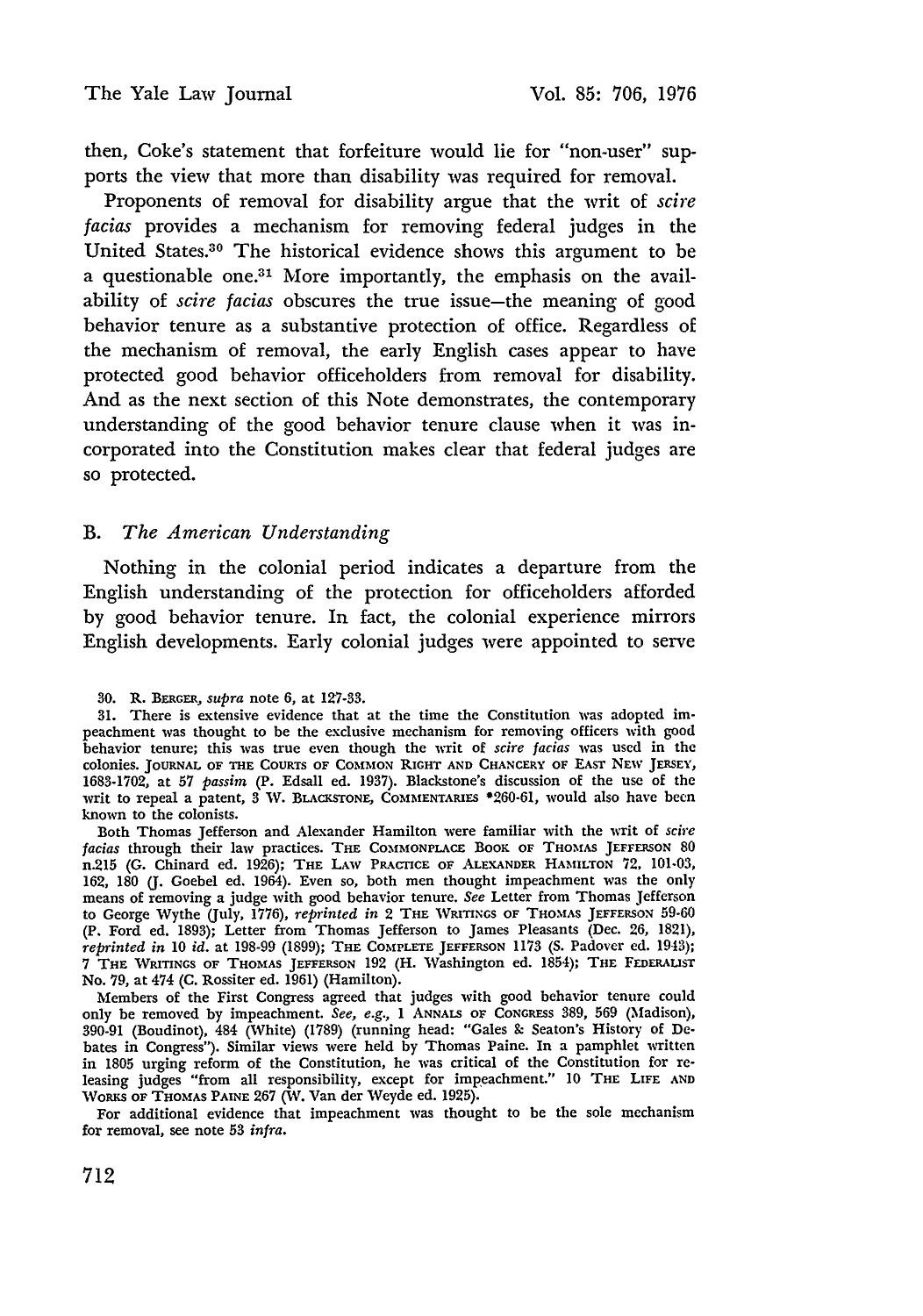at the king's pleasure.32 By the mid-eighteenth century, however, the colonists recognized that good behavior tenure was the cornerstone of judicial independence.33 Indicative of the colonists' awareness of the significance of the Act of Settlement and of their knowledge of English legal precedents was a series of articles in the *Massachusetts Gazette* in 1773. There, John Adams argued that judicial good behavior tenure was mandated by the Act of Settlement and not by the common law.<sup>34</sup>

Additional evidence of the importance which Americans attached to good behavior tenure can be found in Thomas Jefferson's 1776 drafts of the first Virginia state constitution. They provided that all judges were to serve during good behavior and further that lower court judges could be removed by the highest court for breach of good behavior. The judges of the highest court were in turn removable by the legislature for a similar breach.<sup>35</sup> Years later, Jefferson complained that these provisions in the Virginia constitution had made judges "independent of the nation itself . . **.** [and] irremovable, but by their own body, for any depravities of conduct, and even by their own body for the imbecilities of dotage."36

Jefferson's statement that good behavior officers were not removable for incapacity was but one example of the widespread American belief. Another example can be found in the 1780 impeachment trial of Judge Francis Hopkinson of Pennsylvania. In its opinion the Pennsylvania Supreme Executive Council wrote, "In the first place

**33.** *See, e.g.,* **JOURNAL OF** THE **COURTS** OF **COMMON RIGHT AND CHANCERY OF EAST NEW** JERSEY **1683-1702,** at **18-19** (P. Edsall **ed.** 1937); H. ScoTT, THE COURTS OF THE **STATE** OF **NEW YORK 134-37 (1909); A** Letter to the People of Pennsylvania, **1760,** *reprinted in* PAMPHLETS OF THE AMERICAN REVOLUTION 248 (B. Bailyn ed. 1965).

Two English writers who were influential in America also believed in the necessity **of good** behavior tenure for judges. Blackstone wrote on the importance of an **inde**pendent judiciary. **I W. BLACKSTONE, COMMENTARIES \*267, \*269.** Blackstone's successor at Oxford, Wooddeson, had similar thoughts about the Act of Settlement. **1** R. **WOODDESON,** A **SYSTEMATICAL VIEW OF THE** LAWS **OF ENGLAND 88** (1792).

*34. On the Independence of the Judiciary: A Controversy between William Brattle and John Adams, reprinted in* 3 **THE** WORKS **OF JOHN ADAMS** 511 (C. Adams ed. 1851).

**35. 1 THE** PAPERS **OF THOMIAS JEFFERSON** 343, 351, **361 (J.** Boyd **ed.** 1950). Jefferson's removal provisions were included in the impeachment clauses of the Virginia constitution as approved. The text of that constitution is printed in 2 B. POORE, THE **FEDERAL AND STATE CONSTITUTIONS, COLONIAL CHARTERS, AND OTHER ORGANIC LAWS OF THE UNITED STATES 1910 (2d ed. 1878).**

**36.** Letter from Thomas Jefferson to Samuel Kercheval, July 12, **1816,** *reprinted in* **10** THE **WRITINGS OF THOMAS JEFFERSON** 38 (P. Ford ed. 1899).

**<sup>32.</sup>** See, e.g., L. LARABEE ROYAL GOVERNMENT **IN AMERICA** 388-400 (1930); **G. WASH-BURNE,** IMPERIAL CONTROL OF **THE ADMINISTRATION OF JUSTICE IN TIIE THIRTEEN COLONIES 1684-1776,** at 20, 178 (Studies in History, Economics and Public Law, Columbia University, vol. **CV,** no. 2, 1923). As recently as **1953,** British colonial judges still **held** office at the Queen's pleasure. Terrell v. Secretary of State for the Colonies, [1953] 2 **Q.B.** 482.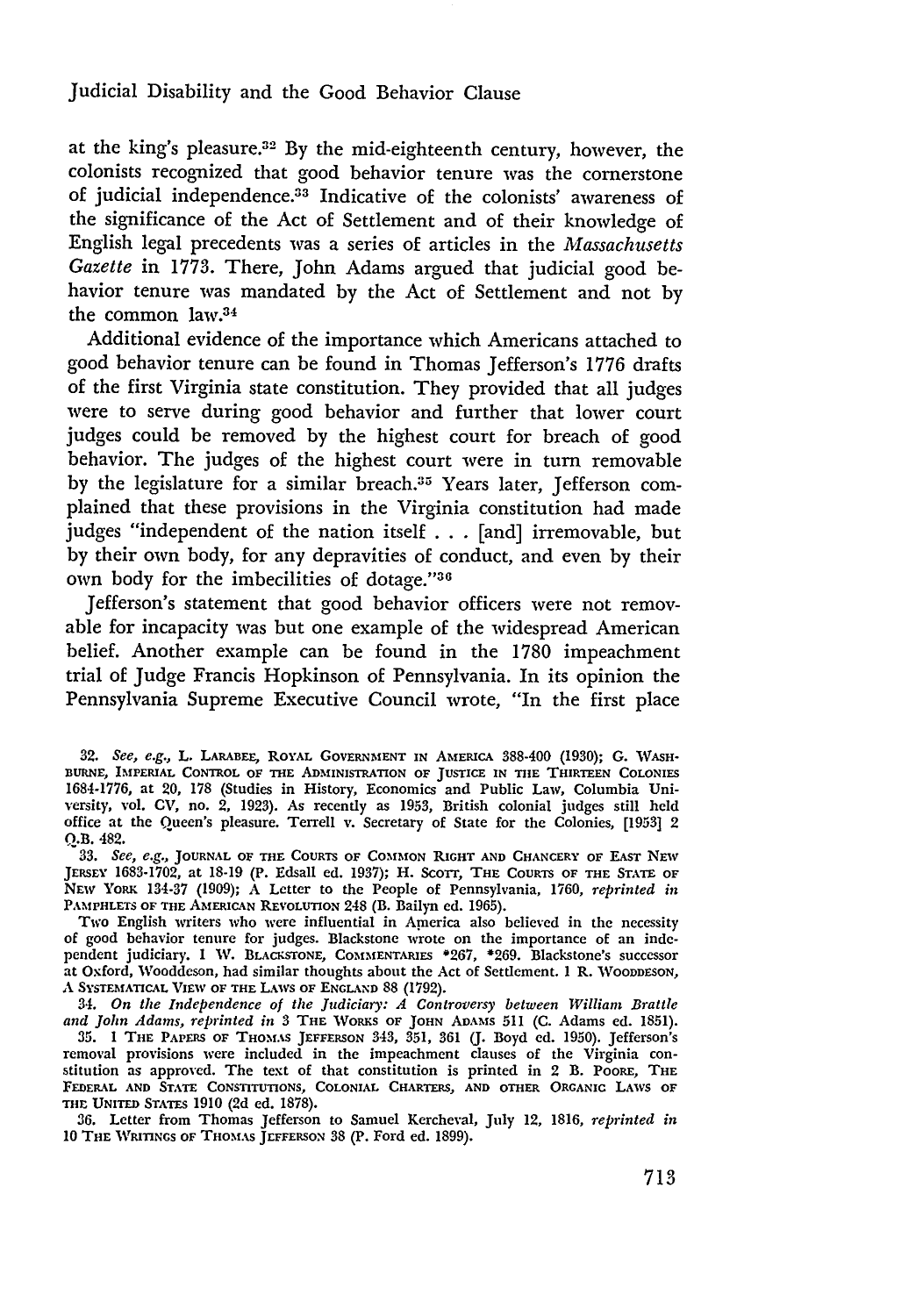it is observable, that the commission of the Judge is during good behaviour; crimes only are causes of removal . . . .<sup>137</sup> The juxtaposition of "crimes" and "good behaviour" made it clear that the mechanism for removal was irrelevant; no one could be removed from a good behavior office without having committed a crime. That opinion merely reiterates what had been said a century earlier in the English courts. 38

Thus at the time of the Constitutional Convention both the English and the Americans thought good behavior tenure excluded removal for disability. As Alexander Hanson, a proponent of the Constitution, explained in 1788, good behavior in a judge was not an ambiguous concept, but one related "to the laws, and things universally known."<sup>39</sup> That shared understanding was reflected in the Convention's unanimity on the tenure for federal judges.40 In England judges were removable by an address of both houses of Parliament.4' But in their desire to insulate the judiciary even more and to eliminate any discretionary element in the legislature, the Framers rejected removal by address. Gouverneur Morris, for example, thought "it was fundamentally wrong to subject Judges to so arbitrary an authority"; Edmund Randolph "opposed the motion as weakening too much the independence of the Judges"; and James Wilson of Pennsylvania said, "The judges would be in a bad situation if made to depend

**37.** TRIAL **OF** FRANCIS **HOPKINSON 1780,** in **PENNSYLVANIA STATE** TRIALS 56 **(E.** Hogan ed. 1794). In **1786** the General Assembly of Rhode Island expressed a similar view after initiating impeachment proceedings against the judges of the supreme court for their judgment in a case. Although a large majority of the Assembly voted that the judges had not given satisfactory reasons for the judgment, the Assembly felt it could take no action since the judges were not charged with criminal conduct. 4 **AMERICAN STATE** TRIALS 584, **597-99 (J.** Lawson ed. **1915).**

**38.** *See* Harcourt v. Fox, **1** Show. **506, 89** Eng. Rep. **720** (K.B. 1693), afj'd, Show. P. **C. 158, 1** Eng. Rep. **107** (H.L. **1693); pp. 709-10** *supra.*

**39. A. HANSON, REMARKS ON THE PROPOSED PLAN OF A** FEDERAL **GOVFRNMENT** (1788), *reprinted in* 47 **MAGAZINE OF HISTORY 61, 79 (1933).**

40. Even though the states were not uniform in their provisions for judicial tenure, all of the proposals at the Constitutional Convention contained the same tenure provisions for the federal judiciary. *See* **1 M. FARRAND,** THE **RECORDS OF THE FEDERAL CONVENTION OF 1787,** at 21 (rev. ed. **1937)** (Virginia Plan) [hereinafter cited as **FARRAND];** *id.* at 244 (New Jersey Plan); **3** *id.* at **600** (draft attributed to Charles Pinckney); *id.* at **621, 625** (Alexander Hamilton); B. LONG, **GENESIS OF THE CONSTITUTION OF THE UNITED** STATES **OF** AMERICA **189-90** (1926); **A** NEVINS, THE **AMERICAN** STATES **DURING AND AFrER THlE REVOLUTION 1775-1789,** at **166-67** (1924); Ziskind, *supra* note *6,* at **135.**

The explanation for this unanimity is probably that the Framers were influenced by the English national structure rather than by the states. Support for that conclusion comes from the complaint in the Declaration of Independence that the king had "made judges dependent on his will alone, for the tenure of their offices, and the amoun and payment of their salaries." **S.** Doc. No. **93-1, 93d** Cong., 1st **Sess. 585, 587** (1973) (Declaration reprinted). For discussion of the drafting of that provision, see E. DUMBAULD, THE **DECLARATION OF INDEPENDENCE** 112 **(1950).**

41. *See* **pp. 708-09** *supra.*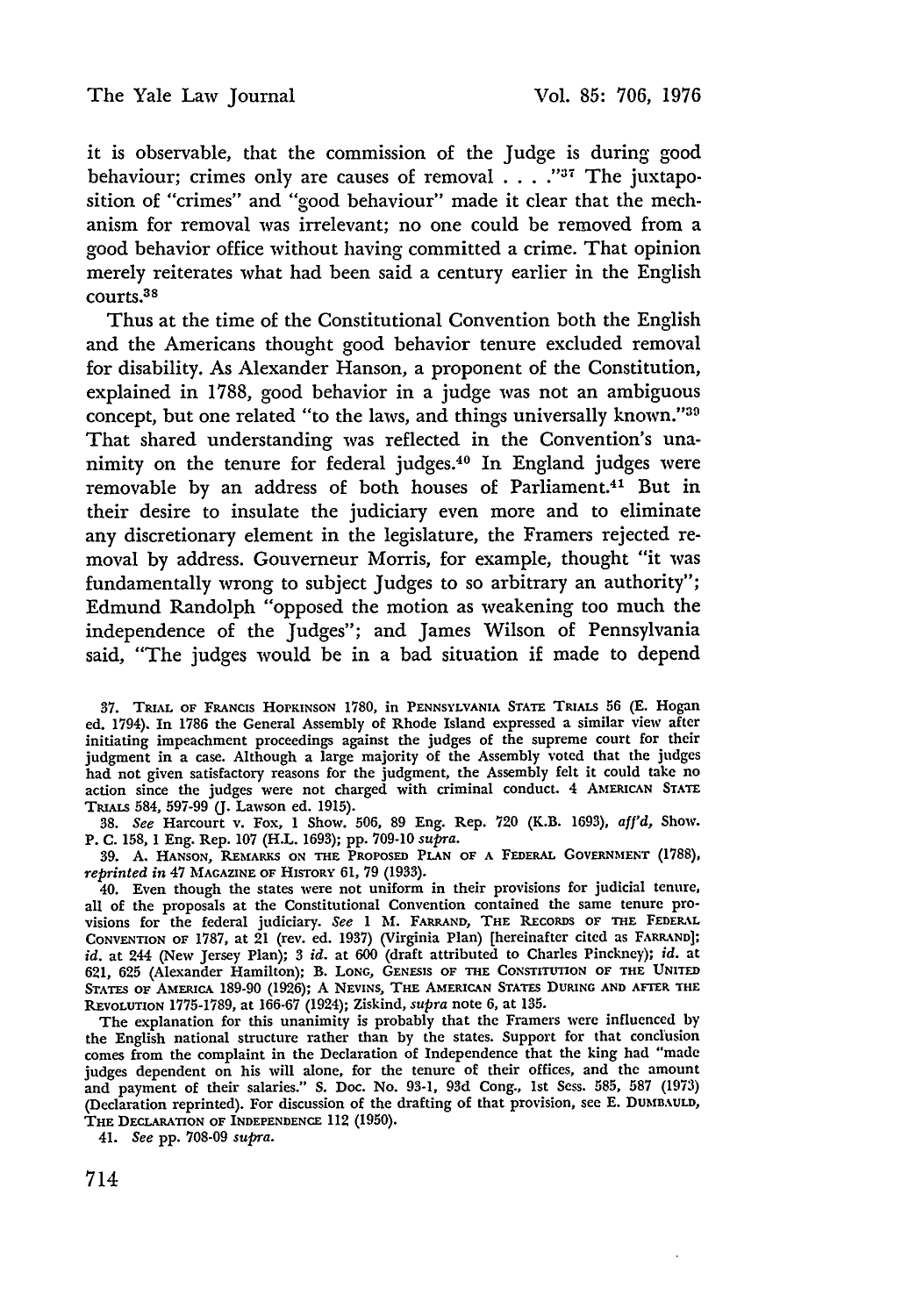upon every gust of faction which might prevail in the two branches of our Govt."<sup>42</sup>

The general acceptance of the principle that federal judges should serve during good behavior meant their tenure received little discussion either at the Convention or in the ratification debates.<sup>43</sup> One opponent of the Constitution, however, recognized the implication of the tenure provisions of Article III, § 1, and complained, "There is no authority that can remove them from office for any errors or *want of capacity,* or lower their salaries, and in many cases their power is superior to that of the legislature." $44$  The order of the statement (tenure followed by salary provisions) indicates that the author was referring to the good behavior clause. Had the Constitution's defenders disagreed with this statement they could have argued that the statement was founded upon a misunderstanding of the clause. But they did not adopt that tactic. Instead, Hamilton argued in *The Federalist* that the ban on removal for disability was desirable:

The want of a provision for removing the judges on account of inability has been a subject of complaint. But all considerate men will be sensible that such a provision would either not be practiced upon or would be more liable to abuse than calculated to answer any good purpose. The mensuration of the faculties of the mind has, I believe, no place in the catalogue of known arts. An attempt to fix the boundary between the regions of ability and inability would much oftener give scope to personal and party attachments and enmities than advance the interests of justice or the public good. The result, except in the case of

42. 2 **FARRND,** *supra* note **40,** at 428-29. Removal for disability was mentioned only during debate on a motion that the chief executive "'be removeable on impeachment and conviction  $<$  for  $>$  malpractice or neglect of duty.'" *Id.* at 64. The debate concerned the Presidency, an office held for a term of years; at no time was good behavior tenure discussed. James Madison "thought it indispensible that some provision should be made for defending the Community agst the incapacity, negligence or perfidy of *the chief Magistrate.* The limitation of the period of his service, was not a sufficient security." *Id.* at **65** (emphasis added). Gouverneur Morris was the other person who mentioned disability. **He** began his remarks **by** distinguishing the executive from the judiciary: "Our Executive was not like a Magistrate having a life interest .... *." Id.* at **68.** He continued, *"The Executive* ought therefore to **be** impeachable for treachery; Corrupting his electors, and incapacity were other causes of impeachment." *Id.* at **69** (emphasis added).

43. In the Pennsylania ratification convention, for example, James Wilson, a Framer and later a Justice of the Supreme Court of the United States, said, "I hear no objection made to the tenure **by** which the judges hold their offices." **J.** WILSoN, **COMMENTARIES ON THE** CONSTITUTION **OF THE UNITED STATES OF** AMERmCA **95** (T. Lloyd ed. 1792).

44. **THE ANTIFEDERALIST PAPERS** 224 **(M.** Borden ed. **1965)** (emphasis added). The comment was signed "Brutus," who was described by Borden as the "most brilliant of all Antifederalist writers." *Id.* at 42. There is disagreement over the identity of "Brutus." He has been identified as either Thomas Treadwell or Robert Yates. *Id.* at 42; **J. MAIN,** Tim ANTI-FEDERALISTS **117,** 287 (1961).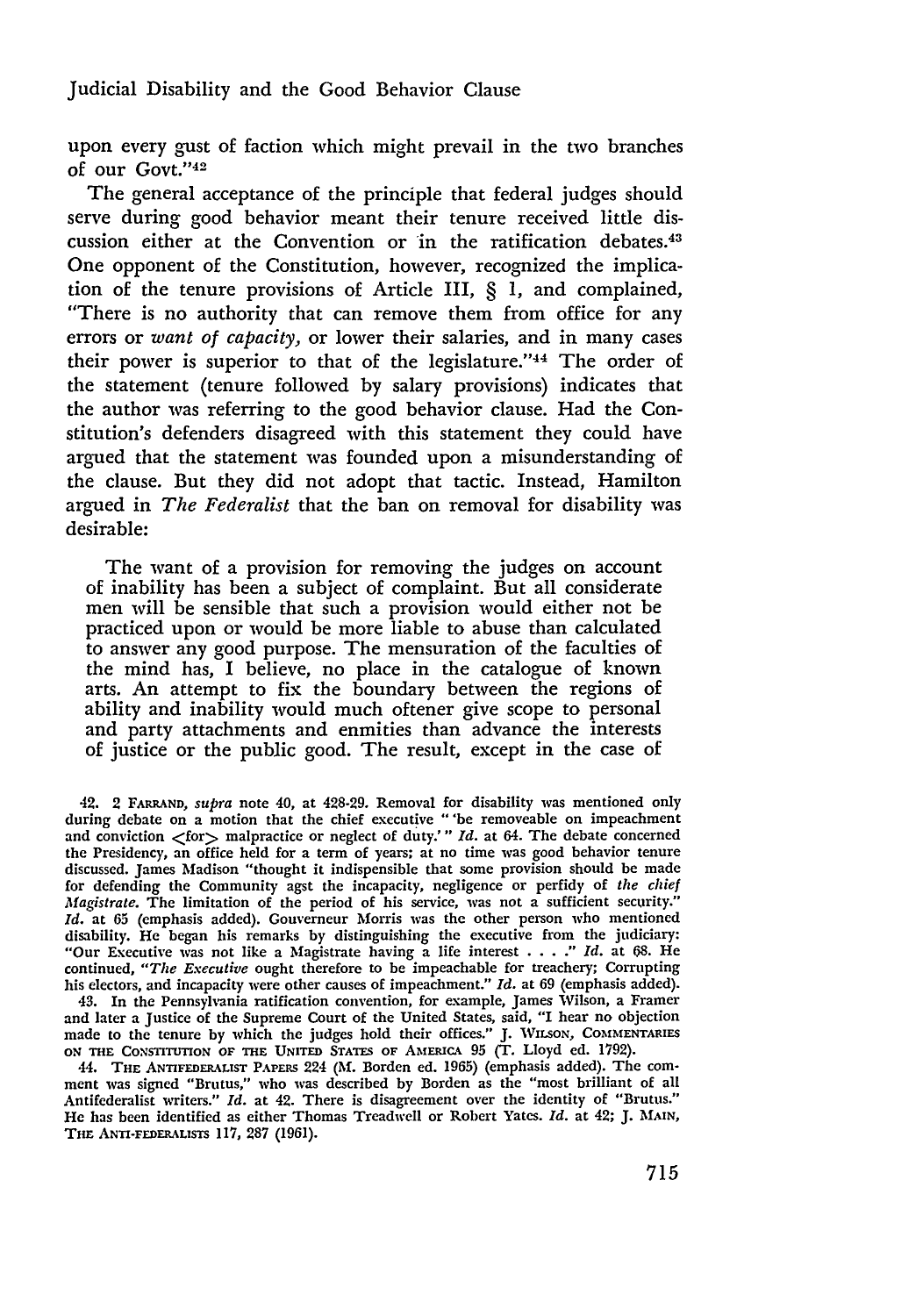insanity, must for the most part be arbitrary; and insanity, without any formal or express provision, may be safely pronounced to be a virtual disqualification.<sup>41</sup>

For present purposes, the most striking feature of this exchange between opponents and supporters of the Constitution is not their differences over the merits of good behavior tenure for judges, but their common understanding that the grant of such tenure precluded removal for incapacity.

Following the Constitutional Convention there were repeated confirmations of the widespread understanding of the protection afforded by good behavior tenure. In 1789 the First Congress debated the President's power to remove executive officials. The central issue in that debate was whether the Constitution required that impeachment be the only means of removing executive officials other than the President and Vice President. Throughout the debate the speakers contrasted executive officials with judges who held office during good behavior: for the former there was no limitation on the causes of removal; for the latter the causes were restricted by their tenure.

Although there was no agreement on the extent of the President's power to remove executive officials, there was a uniform understanding that the good behavior clause meant that judges were not re-

45. TiE **FEDERALIST** No. 79, at 474 (C. Rossiter ed. 1961). Berger reads Hamilton's last sentence to say that insanity was a cause for removal. R. **BERGER,** *supra* note **6,** at 139, 184. In fact, the paragraph taken as a whole demonstrates the contrary. Hamilton was defending the absence of a provision for removal of judges for disability by arguing that such a provision would lead to arbitrary results except in the case of insanity; even in this case, he contended, the provision would be unnecessary because the judge would be "virtually" disqualified. His use of the word "virtual" in a passage about removal indicates that he meant something other than "actual" removal-perhaps a disqualification in the sense of no longer being able to function as a judge.

Some 50 years later, Justice Story echoed Hamilton's argument against a provision for removal for disability:

But all considerate persons will readily perceive, that such a provision would either not be practised upon, or would be more liable to abuse, than calculated to answer any good purpose. . **.** . An attempt to fix the boundaries between the region of ability and inability would much oftener give rise to personal, or party attachments and hostilities, than advance the interests of justice, or the public good. And instances of absolute imbecility would be too rare to justify the introduction of so dangerous a provision.

**3 J.** STORY, **COMMENTARIES ON THE CONSTITUTION** 486 (1833). Story's last sentence makes clear that insanity-or in his words, "absolute imbecility"-would not be cause for removal absent the "dangerous provision."

Berger also interprets Hamilton's last sentence as assuming the existence of a removal process other than impeachment. R. **BERCER,** *supra* note 6, at 184. This position is contradicted by Hamilton's own words in the paragraph preceding the one quoted in the text; in that paragraph he wrote that impeachment was the only removal process for judges. THE **F.DERALIST** No. 79, *supra* at 474, *quoted in* note 53 *infra.*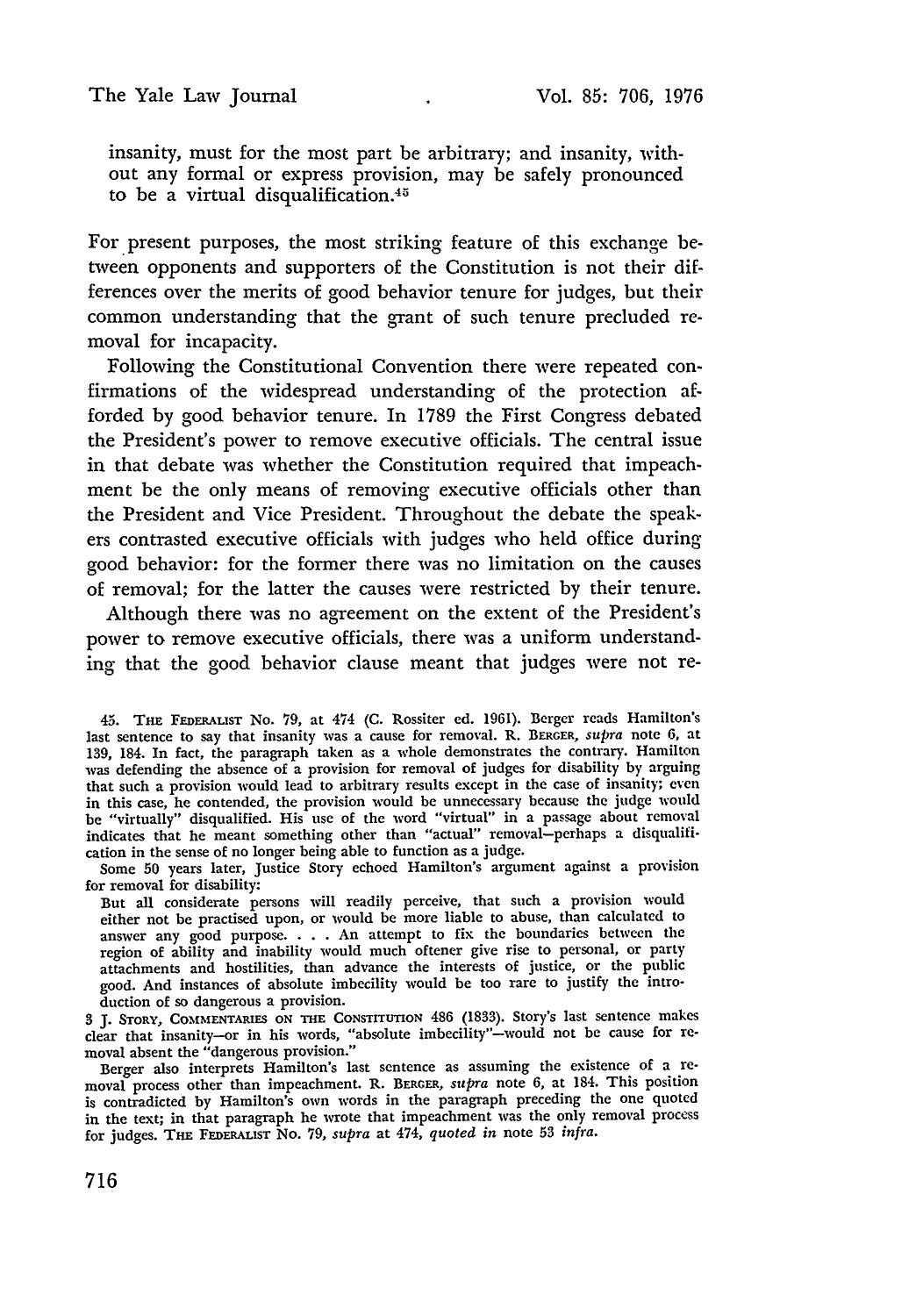# Judicial Disability and the Good Behavior Clause

movable for disability.40 Representative William Smith asked, "What must be done if an incumbent [good behavior officeholder] is found unfit for his office? He would answer, the person must remain there."47 Samuel Livermore said of judges with good behavior tenure, "[T]hey have an inheritance which they cannot be divested of, but on conviction of some crime."48 Two other speakers also directly addressed the issue of a disabled judge. John Lawrence said that good behavior tenure meant the officers were not removable for disability alone. "We are told," he said, "that an officer must misbehave before he can be removed. This is true with respect to those officers who hold their commissions during good behavior, but it cannot be true of those who are appointed during pleasure, they may be removed for incapacity,  $\ldots$ ."<sup>49</sup> Representative Jackson inquired whether a judge rendered unfit by a stroke could be removed. He answered his own question: "Not for this cause, it is impossible; because madness is no treason, crime or misdemeanor. If he does not choose to resign, like Lord Mansfield, he may continue in office for ninety or one hundred years, although seldom so long have any men retained their faculties."<sup>50</sup>

Fifteen years after those debates the House voted to impeach District Judge John Pickering, a man who all agreed was insane.5' Rather than charge him with mere disability by virtue of his insanity, however, the House accused him of specific misdeeds. And Pickering's insanity was used as a defense to the charges<sup>52</sup>-compelling evidence of the belief that disability was not a ground for removal. Anyone who thought disability was cause for removal could have adopted the statements of Pickering's defenders. But no one did so.<sup>53</sup>

*46. See, e.g.,* I **ANNALS** OF **CONGRESS 389, 569** (Madison), 390-91 (Boudinot), **477** (Huntington), 484 (White) (1789) (running head: "Gales & Seaton's History of Debates in Congress').

47. *Id.* at 392. *Accord, id.* at 475, 489, 528.

48. *Id.* at 497. *Accord, id.* at 396.

49. *Id.* at 501. *Accord, id.* at 392.

**50.** *Id.* at 507.

*51.* 3 A. BEvERIDGE, THE LIFE OF **JOHN MARSHALL** 164-65 (1919), *citing* 13 ANNALS OF CONGRESS 334-42 (1804) (depositions in the impeachment proceedings).

**52. 13 ANNALS OF CoNGREss** 326-28 (1804).

**53.** Indirect support for the position that disability was not cause for removal from good behavior tenure offices comes from the widely held view that impeachment was the sole method for removing judges, *see* note 31 *supra,* and that impeachment did

are liable to be impeached for malconduct by the House of Representatives and tried by the Senate; **.. .** . This is the only provision on the point which is consistent with the necessary independence of the judicial character, and it is the only one which we find in our own Constitution in respect to our own judges.

THE **FEDERALUST** No. 79, at 474 (C. Rossiter ed. **1961).**

Two influential early commentators on the Constitution who stressed that impeach-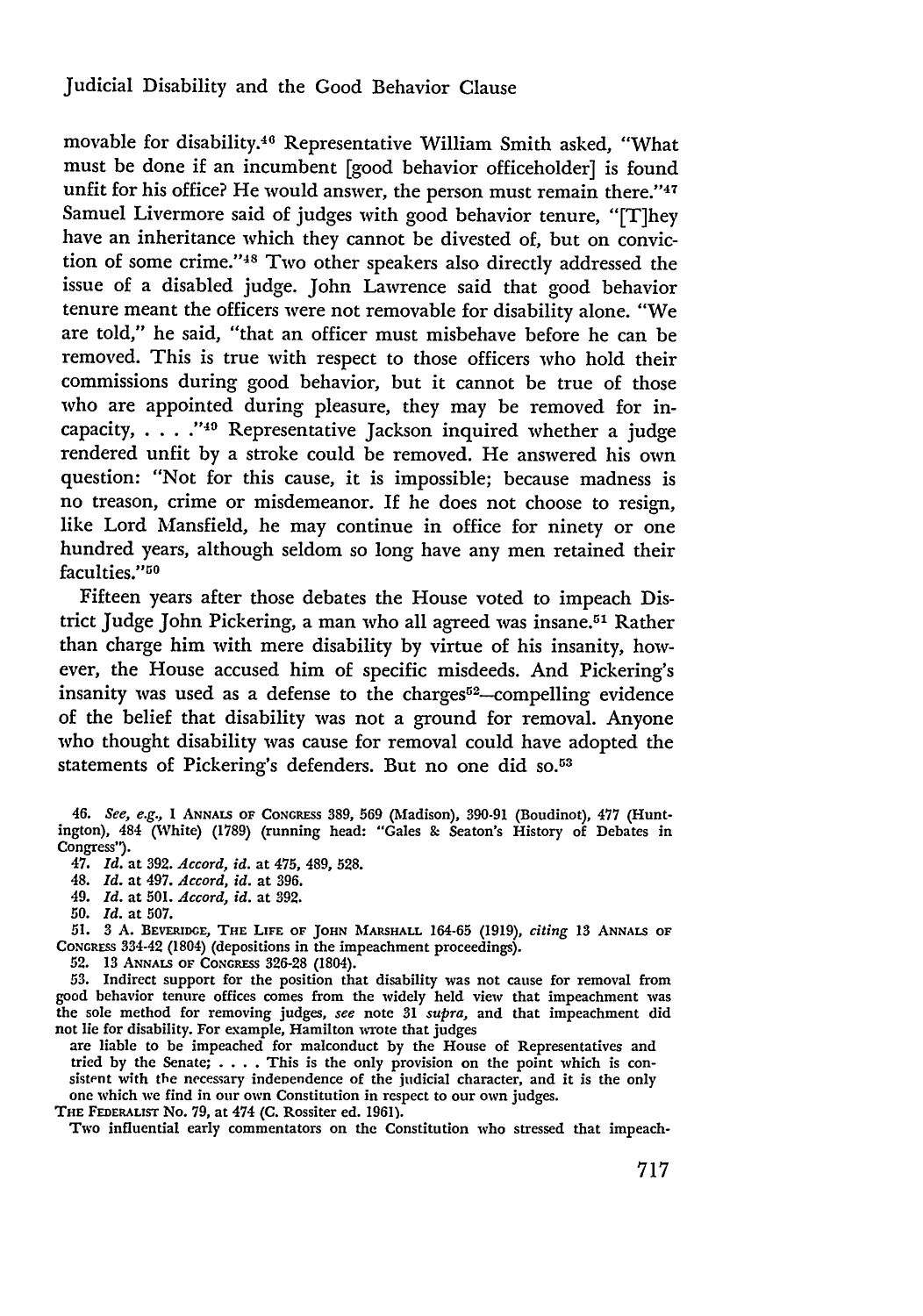## The Yale Law Journal Vol. 85: 706, 1976

The Framers chose good behavior tenure to limit the power to remove judges and to ensure judicial independence. The entire history of good behavior tenure, both in England and in America, denies the possibility of removal for disability. Thus, insofar as proposals like S. 111054 would permit the removal of a disabled judge, they violate the constitutional protection given to federal judges by the good behavior clause.

## **II.** Statutory Provisions

The unconstitutionality of removal proposals does not foreclose the extension to Supreme Court Justices of the provisions in § 372(b) of the Judicial Code for replacing disabled federal judges.<sup>55</sup> Such an extension would allow the President to appoint an additional Justice whenever a sitting Justice became permanently disabled. Or Congress could itself enlarge the Court by one for each disabled Justice. Neither course would be unconstitutional, but either would be unwise.

The Framers realized that disability was so vague a concept that it would be utilized for political intrigues.56 Extension of **§ 372(b)** would create a risk of subjecting the Justices to the very pressures

ment was the sole method of removing judges also thought that impeachment would not lie for disability alone. Rawle wrote, "A commission granted during good behaviour can only be revoked by this mode [impeachment] of proceeding," and

If a judge should be incapacitated by infirmity or age, or be otherwise, without any fault of his own, prevented from performing his duties, he would not be a proper subject for removal by impeachment; yet, where duties cannot be performed, the officer should not be continued.

W. **RAwLE, A** VIEW OF THE **CONSTITUTION** OF THE UNITED STATES **218, 278 (2d ed. 1829).** (The final clause in Rawle's sentence is admittedly ambiguous. But to interpret it as a statement that good behavior officers could be removed for disability by some means other than impeachment would contradict his earlier, explicit statement.) The other commentator, James Bayard, thought that judges were removable only by impeachment "for any abuse of their trust." **J. BAYARD,** A **BRIEF EXPOSITION** OF **THE** CONSTITUTION OF **THE UNITED** STATES **119** (2d ed. 1834).

Later recognition that impeachment did not lie for disability came when Congress was considering special bills to allow several Supreme Court Justices to retire. *See* note *64 infra.* The debates on the bill to allow Justice Ward Hunt's retirement made clear that Congress did not think it could impeach Justice Hunt for disability. 13 **CONG.** REC. 505-06, **612-18** (1882). The House report accompanying a similar bill for Justice William Moody explicitly rejected impeachment for disability:

There is no way of removing an associate justice from his office except by impeachment, and impeachment can be had only after conviction of high crimes and misdemeanors.

A Judge may die, resign, or retire under the statute, but of course he can not, and should not, be impeached for ill health.

45 **CONG.** *Rxc.* 8557 **(1910).**

54. 94th Cong., **1st** Sess. (1975); *see* p. **707** *supra.*

55. 28 U.S.C. § **372(b)** (1970). *See* note **7** *supra.*

<sup>56.</sup> *See* pp. 714-16 *supra.*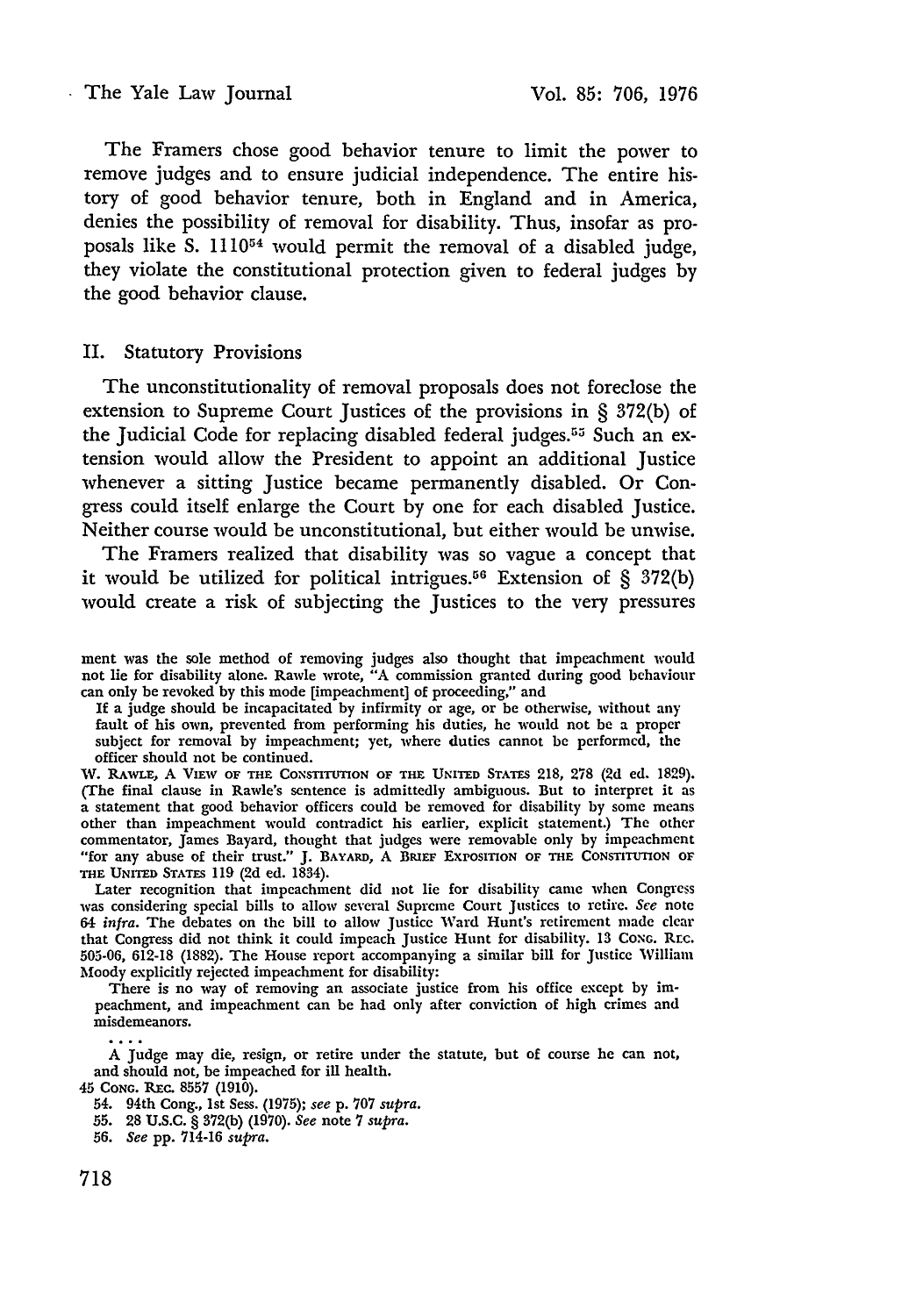## Judicial Disability and the Good Behavior Clause

which the Framers sought to avoid. Lower federal courts are seldom important enough to warrant interference, and their number makes impractical any attempt to influence their decisions. But the Supreme Court is both more important and more easily manipulated; a single vote is often determinative. Similar considerations convinced the Congress not to extend the replacement provisions of § 372(b) to the Supreme Court.<sup>57</sup> On one occasion a President actually tried to interfere with the Court-Franklin Roosevelt's famous "court-packing" plan.<sup>58</sup> On other occasions, a President might have been tempted to interfere, had a provision such as  $\S$  372(b) been available.<sup>59</sup> For example, Justice Howell Jackson's illness during the Income Tax Cases would have provided an opportunity for a political appointment.<sup>60</sup> Justice Douglas's illness during an important capital punishment case<sup>61</sup> was a similar instance.

Because the danger of Presidential tampering is a real one, it is important to consider the actual harm done by illness on the Supreme Court. Without a doubt a single Justice's absence can cause hardship on an already busy Court.<sup>62</sup> But the frequency of disability on the Court is declining. Of the ninety-three past Justices at least fifteen suffered mental or physical incapacity for more than a year before leaving the Court.<sup>63</sup> Over the past century, however, Congress

**57.** *See* **53 CONG.** REc. **2685-88** and 54 **CONG. REc.** 42-52 (debates on **S.** 706, 64th Cong., 1st **& 2d** Sess. (1916)).

**58.** *See* **J.** ALsop & T. **CATLEDGE, THE 168 DAYS** (1938); L. BAKER, **BACK TO** BACK, THE **DUEL BLTWEEN** FDR **AND THE SUPREME COURT (1967);** Leuchtenburg, *Franklin D. Roosevelt's Supreme Court "Packing" Plan,* in EssAYs ON **THE** NEW DEAL **69** (H. Hollingsworth **&** W. Holmes eds. **1969).** For an earlier instance, when a president considered altering judicial tenure as a reaction to a decision in an important antitrust case, see N.Y. Times, Mar. 24, 1906, at 1, col. **1.**

**59.** Congress has also been tempted to interfere with the composition and tenure of the judiciary. *See* **NV. CARPENTER,** JUDICIAL **TENURE IN THE UNITED STATES** v (1918). For discussion of some of those congressional attempts, see Holloman, *The Judicial Reform Act: History, Analysis, and Comment,* **35** LAW **& CONTEMP. PROB. 128, 130** (1970); Kurland, *supra* note **6,** at **665-66;** Nagel, *Court-Curbing Periods in American History,* **18 VAND.** L. REv. 925 **(1965).** 60. Goff, *Old Age and the Supreme Court,* 4 Am. J. **LEG.** HIsT. **95,** 101 (1960).

61. Fowler v. North Carolina, *cert. granted,* 419 U.S. **963** (1974), *argued,* 43 U.S.L.W. **3582** (U.S. Apr. 21, 1975), *restored for reargument,* 422 U.S. 1039 (1975).

**62.** The most recent illustration, of course, was provided by Justice Douglas. After his stroke the Court rescheduled eleven arguments for the fall term. **NEWSWEEK,** July **7,** 1975, at 46. It was also reported that the other Justices had agreed not to count his vote whenever it created the majority. TIME, July **7, 1975,** at *44;* N.Y. Times, July **13,** 1975, § 4, at 2, col. **1;** *id.* July **8,** 1975, at 17, col. 1.

Almost a century earlier the partial paralysis of Chief Justice Waite was alleged to have contributed to **the** Court's backlog of cases. N.Y. Times, Jan. **5, 1885,** at 4, col. 4. Justice Moody's illness in 1910 also led to the reargument of important cases. **16** VA. L. **REG.** 218, 219 (1910).

**63.** Fifteen is a conservative estimate reached by reading all the obituaries and memorial **services** published in the official **court reports** and all news items about a Justice in the **New** York Times. **For** brief biographies of all **the** Justices, see **THE**